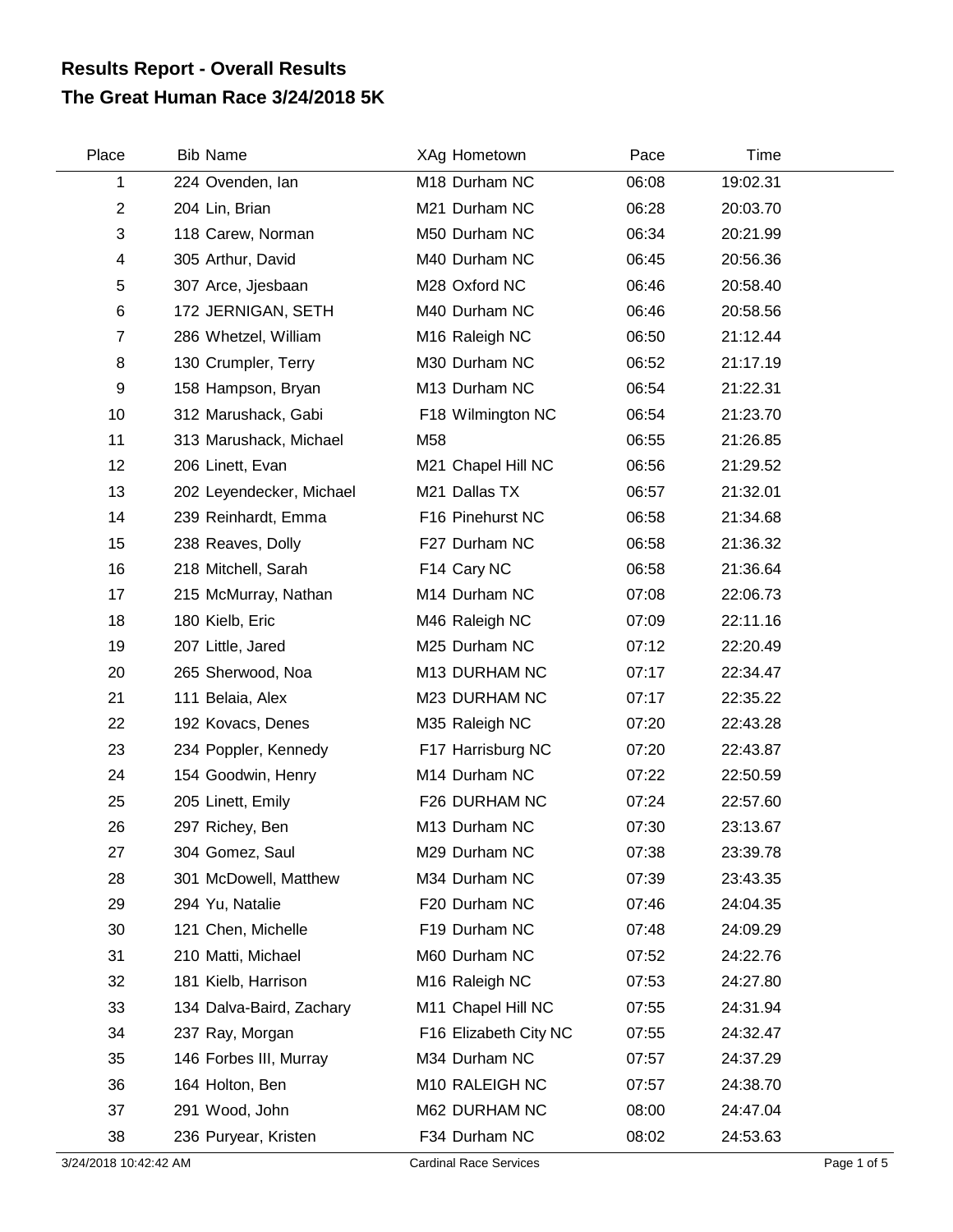| Place | <b>Bib Name</b>       | XAg Hometown         | Pace  | Time     |  |
|-------|-----------------------|----------------------|-------|----------|--|
| 39    | 275 Taylor, L.A.      | F40 Raleigh NC       | 08:03 | 24:58.20 |  |
| 40    | 120 Chapman, Jonathan | M23 Durham NC        | 08:06 | 25:06.03 |  |
| 41    | 288 Wilkinson, Andra  | F30 Chapel Hill NC   | 08:07 | 25:09.46 |  |
| 42    | 200 Lee, Jack         | M40 Durham NC        | 08:08 | 25:11.97 |  |
| 43    | 249 Romanos, Jason    | M46 Durham NC        | 08:09 | 25:14.70 |  |
| 44    | 173 Jones, Jason      | M53 DURHAM NC        | 08:16 | 25:37.02 |  |
| 45    | 115 Burton, Greg      | M30 Durham NC        | 08:18 | 25:44.18 |  |
| 46    | 153 Goodwin, Arthur   | M50 Durham NC        | 08:19 | 25:47.34 |  |
| 47    | 195 Kwiatkowski, Evan | M28 Carrboro NC      | 08:22 | 25:57.29 |  |
| 48    | 274 Taylor, Arles     | M49 Durham NC        | 08:30 | 26:21.92 |  |
| 49    | 198 Lawton, Ralph     | M19                  | 08:37 | 26:43.94 |  |
| 50    | 229 Patel, Rahi       | M19 Waxhaw NC        | 08:42 | 26:58.60 |  |
| 51    | 165 Holton, Colt      | M40 RALEIGH NC       | 08:43 | 27:00.40 |  |
| 52    | 129 Croucher, Lisa    | F50 DURHAM NC        | 08:43 | 27:00.72 |  |
| 53    | 285 Welborn, Dax      | M10 Raleigh NC       | 08:43 | 27:01.00 |  |
| 54    | 306 Chan, Allen       | M54 Chapel Hill NC   | 08:47 | 27:12.98 |  |
| 55    | 152 Gonzalez, Lisanna | F38 Cary NC          | 08:50 | 27:22.34 |  |
| 56    | 203 Li, angus         | M19 Durham NC        | 08:51 | 27:25.08 |  |
| 57    | 114 Burd, Wendy       | F39 Durham NC        | 08:57 | 27:45.74 |  |
| 58    | 213 McHale, Kimberly  | F33 Durham NC        | 08:58 | 27:47.93 |  |
| 59    | 183 Kinsley, H        | M43 Durham NC        | 09:00 | 27:52.77 |  |
| 60    | 310 O'Regan, Amy      | F28 Durham NC        | 09:01 | 27:57.85 |  |
| 61    | 208 Manturuk, Kim     | F46 Chapel Hill NC   | 09:02 | 27:58.81 |  |
| 62    | 295 Yuen, Johnny      | M61 Cary NC          | 09:03 | 28:02.43 |  |
| 63    | 113 Bonilla, Jahmal   | M9 DURHAM NC         | 09:05 | 28:09.67 |  |
| 64    | 169 husk, james       | m60 Durham NC        | 09:05 | 28:09.67 |  |
| 65    | 298 Goehring, Carol   | F66 Durham NC        | 09:10 | 28:25.52 |  |
| 66    | 293 Yarbrough, Jane   | F29 Durham NC        | 09:15 | 28:40.75 |  |
| 67    | 188 Koeberl, Dwight   | M55 Durham NC        | 09:15 | 28:41.79 |  |
| 68    | 117 Cardwell, Emmet   | M13 Durham NC        | 09:15 | 28:41.83 |  |
| 69    | 176 Junkins, Chris    | M61 Easley SC        | 09:16 | 28:42.64 |  |
| 70    | 221 Munne, Joan       | M49 Durham NC        | 09:23 | 29:06.27 |  |
| 71    | 199 Leahy, Tim        | M44 Holly Springs NC | 09:24 | 29:09.09 |  |
| 72    | 243 Ressler, Alec     | M15 Durham NC        | 09:26 | 29:13.80 |  |
| 73    | 244 Rice, Brandon     | M64 Efland NC        | 09:26 | 29:14.75 |  |
| 74    | 110 Becker, Liza      | F19 Durham NC        | 09:29 | 29:24.60 |  |
| 75    | 122 Clark, James      | M41 Blacksburg VA    | 09:30 | 29:26.60 |  |
| 76    | 258 Schalliol, Tony   | M42 Durham NC        | 09:30 | 29:27.44 |  |
| 77    | 259 Schalliol, Tyler  | M7 Durham NC         | 09:31 | 29:29.45 |  |
| 78    | 279 Trevino, Jaime    | F <sub>19</sub>      | 09:31 | 29:30.65 |  |
| 79    | 256 Schalliol, Caleb  | M12 Durham NC        | 09:31 | 29:31.11 |  |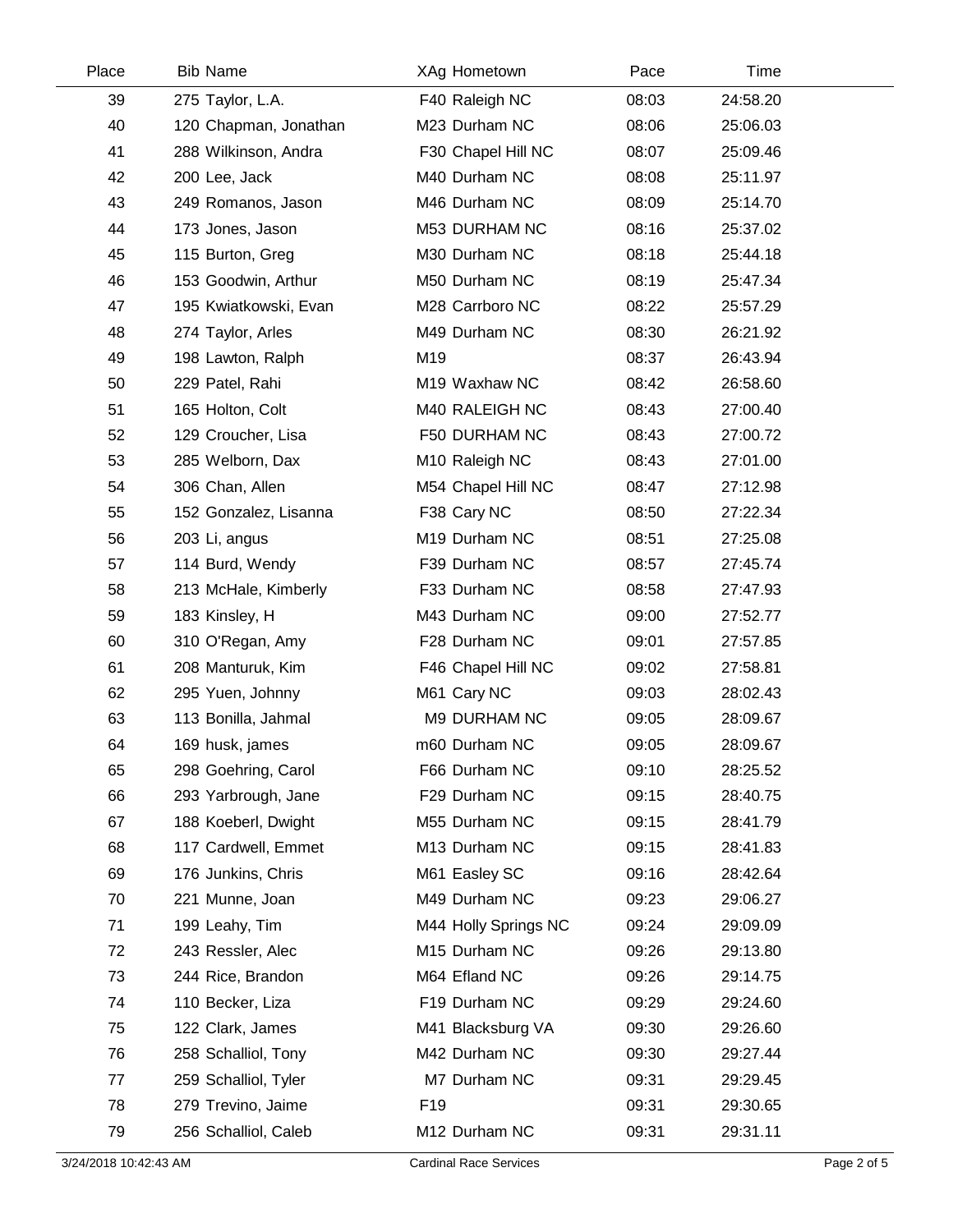| Place | <b>Bib Name</b>          | XAg Hometown       | Pace  | Time     |  |
|-------|--------------------------|--------------------|-------|----------|--|
| 80    | 163 Hershow, Rebecca     | F29 Carrboro NC    | 09:33 | 29:35.90 |  |
| 81    | 139 Durkin, Andrew       | M29 Carrboro NC    | 09:33 | 29:36.27 |  |
| 82    | 220 Muiruri, Angela      | F40 Durham NC      | 09:36 | 29:46.22 |  |
| 83    | 189 Koeberl, Graham      | M13 Durham NC      | 09:37 | 29:49.95 |  |
| 84    | 145 Fernandez, Bethzaida | F50 DURHAM NC      | 09:38 | 29:50.54 |  |
| 85    | 191 Kostura, McKenzie    | F24 Durham NC      | 09:39 | 29:53.89 |  |
| 86    | 137 Domeck, Jane         | F24 Durham NC      | 09:39 | 29:54.92 |  |
| 87    | 149 Gardner, Nathaniel   | M10 Durham NC      | 09:43 | 30:06.53 |  |
| 88    | 125 Criswell, David      | M55 Durham NC      | 09:43 | 30:06.99 |  |
| 89    | 255 Schalliol, Aaron     | M10 Durham NC      | 09:43 | 30:07.70 |  |
| 90    | 250 Rosenfeld, Larry     | M56 Durham NC      | 09:47 | 30:19.87 |  |
| 91    | 276 Thomas, Jill         | F46 DURHAM NC      | 09:48 | 30:21.35 |  |
| 92    | 262 Shelton, Caitlin     | F25 DURHAM NC      | 09:49 | 30:25.84 |  |
| 93    | 263 Shelton, Mary        | F59 Raleigh NC     | 09:49 | 30:26.06 |  |
| 94    | 264 sherwood, david      | M50 DURHAM NC      | 09:50 | 30:30.35 |  |
| 95    | 155 Gutstadt, Mary Beth  | F56 Chapel Hill NC | 09:53 | 30:38.00 |  |
| 96    | 178 Kahn, Richie         | M32 DURHAM NC      | 09:55 | 30:43.26 |  |
| 97    | 106 Baltierra, Nina      | F33 DURHAM NC      | 09:55 | 30:43.47 |  |
| 98    | 299 Rodriguez, Maribel   | F44 Durham NC      | 09:57 | 30:51.33 |  |
| 99    | 268 Smith, James         | M53 Durham NC      | 10:01 | 31:03.91 |  |
| 100   | 116 Caf, Irena           | F54 Durham NC      | 10:01 | 31:04.59 |  |
| 101   | 266 Sims, Elizabeth      | F50 Durham NC      | 10:03 | 31:08.98 |  |
| 102   | 127 Crooks, Amanda       | F31 Durham NC      | 10:04 | 31:13.42 |  |
| 103   | 171 Isbell, Kristin      | F21 Chapel Hill NC | 10:04 | 31:13.78 |  |
| 104   | 103 Atkins, Katie        | F20 Chapel Hill NC | 10:05 | 31:15.38 |  |
| 105   | 242 Rentfrow, Trent      | M50 Durham NC      | 10:06 | 31:18.07 |  |
| 106   | 281 Warren, Camille      | F38 Durham NC      | 10:07 | 31:20.56 |  |
| 107   | 201 Lee, Jessica         | F21 Chapel Hill NC | 10:07 | 31:21.98 |  |
| 108   | 241 Rentfrow, Deb        | F50 Durham NC      | 10:08 | 31:24.83 |  |
| 109   | 230 Pegg, Cayden         | M12 Durham NC      | 10:11 | 31:34.79 |  |
| 110   | 107 Barber, Marie        | F48 Durham NC      | 10:16 | 31:50.98 |  |
| 111   | 296 Richey, Will         | M48 Durham NC      | 10:17 | 31:51.56 |  |
| 112   | 147 Gamble, Lauren       | F27 Raleigh NC     | 10:18 | 31:56.12 |  |
| 113   | 228 Parkin, Hannah       | F30 CARY NC        | 10:19 | 31:59.53 |  |
| 114   | 216 Mills, Dave          | M49 DURHAM NC      | 10:21 | 32:04.43 |  |
| 115   | 212 McGowan, Michael     | M7 Raleigh NC      | 10:21 | 32:06.38 |  |
| 116   | 211 McGowan, Brad        | M39 Raleigh NC     | 10:22 | 32:08.84 |  |
| 117   | 219 Moss, Vincent        | M56 Raleigh NC     | 10:24 | 32:13.42 |  |
| 118   | 196 Kwiatkowski, Hannah  | F29 Carrboro NC    | 10:25 | 32:17.66 |  |
| 119   | 292 Wooster, Donna       | F52 Raleigh NC     | 10:26 | 32:20.84 |  |
| 120   | 179 Kelleher, Gillian    | F54 Raleigh NC     | 10:34 | 32:46.64 |  |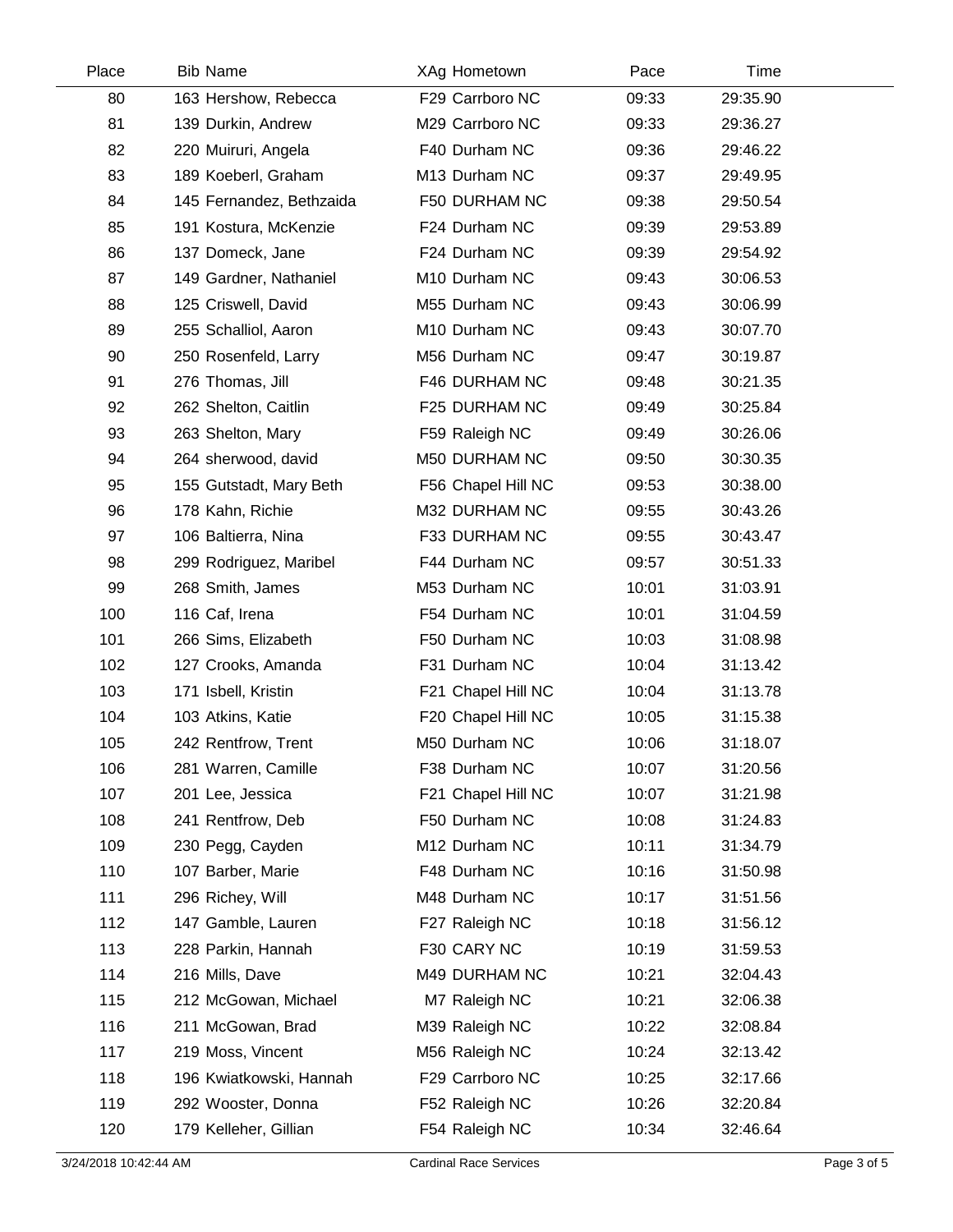| Place | <b>Bib Name</b>          | XAg Hometown         | Pace  | Time     |  |
|-------|--------------------------|----------------------|-------|----------|--|
| 121   | 257 Schalliol, Michelle  | F41 Durham NC        | 10:37 | 32:55.99 |  |
| 122   | 289 Williams, Tony       | M64 Chapel Hill NC   | 10:39 | 32:59.38 |  |
| 123   | 138 Duggins, Wendell     | M66                  | 10:41 | 33:07.57 |  |
| 124   | 223 Neil, Melissa        | F49 Mebane NC        | 10:42 | 33:10.01 |  |
| 125   | 269 Somers, Juli         | F27 Durham NC        | 10:45 | 33:18.46 |  |
| 126   | 101 Alexander, Paula     | F46 Durham NC        | 10:54 | 33:47.31 |  |
| 127   | 100 Alexander, Bruce     | M48 Durham NC        | 10:54 | 33:48.58 |  |
| 128   | 112 Bellamy, Angela      | F56 Roxboro NC       | 10:57 | 33:57.18 |  |
| 129   | 135 Davis, Megan         | F38 Durham NC        | 10:59 | 34:02.71 |  |
| 130   | 194 Kurz, Sean           | M20 Chapel Hill NC   | 11:03 | 34:13.77 |  |
| 131   | 273 Stocker, Keith       | M48 Durham NC        | 11:08 | 34:29.71 |  |
| 132   | 214 McMurray, Julie      | F11 Durham NC        | 11:08 | 34:31.52 |  |
| 133   | 283 Weathers, Walter     | M72 Durham NC        | 11:13 | 34:45.97 |  |
| 134   | 240 Reiss, Charlene      | F50 Durham NC        | 11:13 | 34:47.49 |  |
| 135   | 261 Seidman, Dave        | M42 Durham NC        | 11:15 | 34:53.39 |  |
| 136   | 309 Mazzarelli, Steven   | M30 DURHAM NC        | 11:19 | 35:05.59 |  |
| 137   | 308 Sawka, Sara          | F31 DURHAM NC        | 11:19 | 35:06.06 |  |
| 138   | 124 Corbett, Shruti      | F41 Raleigh NC       | 11:22 | 35:13.78 |  |
| 139   | 123 Corbett, Marisa      | F11 Raleigh NC       | 11:22 | 35:13.82 |  |
| 140   | 136 Dempsey, Annie       | F <sub>19</sub>      | 11:33 | 35:48.17 |  |
| 141   | 168 Horton, Julie        | F61 Chapel Hill NC   | 11:36 | 35:56.68 |  |
| 142   | 140 eck, Juliette        | <b>f51 DURHAM NC</b> | 11:37 | 36:01.61 |  |
| 143   | 132 Cunneen, Mary Anne   | F51 Durham NC        | 11:37 | 36:01.65 |  |
| 144   | 225 Ovenden, Michael     | M56 Durham NC        | 11:56 | 37:00.13 |  |
| 145   | 287 Wilder, Pinkney      | M58 Durham NC        | 11:57 | 37:01.28 |  |
| 146   | 170 Iragavarapu, Meghana | F18 Durham NC        | 12:01 | 37:14.14 |  |
| 147   | 226 Page, Jack           | M72 Durham NC        | 12:12 | 37:48.11 |  |
| 148   | 108 Barber, Toby         | M49 Durham NC        | 12:22 | 38:20.03 |  |
| 149   | 232 Phelps, Terry        | F47 Durham NC        | 12:29 | 38:42.35 |  |
| 150   | 185 Klopfer, Martha      | F82 DURHAM NC        | 12:38 | 39:10.54 |  |
| 151   | 278 Townsend, Patricia   | F47 Morrisville NC   | 13:04 | 40:29.16 |  |
| 152   | 282 Waudby, Lindsey      | F41 Pittsboro NC     | 13:08 | 40:43.50 |  |
| 153   | 174 Joyce, Brandon       | M38 Durham NC        | 13:09 | 40:45.60 |  |
| 154   | 186 Klopfer, Peter       | M87 DURHAM NC        | 13:11 | 40:51.35 |  |
| 155   | 177 Junkins, Martha      | F64 Easley SC        | 13:15 | 41:03.71 |  |
| 156   | 311 RIDER, Jane          | F54 Durham NC        | 13:17 | 41:09.82 |  |
| 157   | 126 Criswell, Elaine     | F56 Durham NC        | 13:32 | 41:55.76 |  |
| 158   | 102 Anderson, Nels       | M81 Hillsborough NC  | 13:32 | 41:57.84 |  |
| 159   | 248 Roggenbuck, Sharon   | F79 Hillsborough NC  | 13:49 | 42:50.95 |  |
| 160   | 222 Murphy, Maura        | F56 Chapel Hill NC   | 13:52 | 43:00.17 |  |
| 161   | 150 Giri, Medhawi        | F27 Durham NC        | 14:03 | 43:34.72 |  |